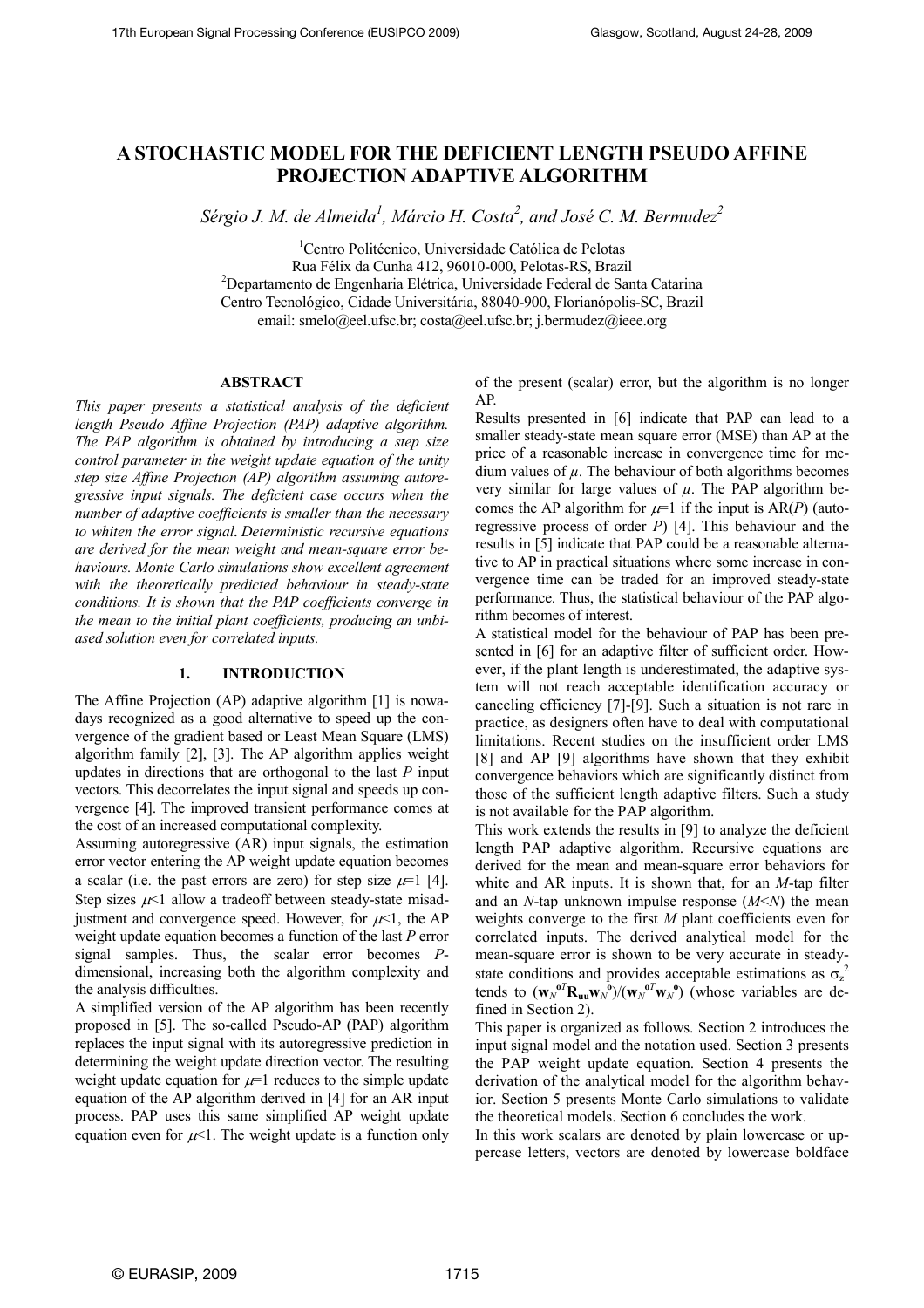letters and matrices by uppercase bold letters. The superscript  $T$  denotes transposition. The letter  $n$  represents discrete time.

#### 2. DEFICIENT LENGTH ADAPTIVE FILTER

Consider the classical adaptive identification problem where the input signal  $u(n)$  is described by an AR process of order P. Then,

$$
u(n) = \sum_{i=1}^{P} a_i u(n-i) + z(n)
$$
 (1)

where  $z(n)$  is the innovation, modelled by a zero-mean white Gaussian signal with variance  $\sigma_z^2$ ; and  $a_i$  are the AR coefficients. The desired signal  $d(n)$  is related to  $u(n)$  through the following linear model

$$
d(n) = \mathbf{w}_N^{\mathbf{0}T} \mathbf{u}_N(n) + r(n)
$$
 (2)

where  $\mathbf{w}^{\mathbf{0}}_{N} = [w^{\mathbf{0}}_{0} \ w^{\mathbf{0}}_{1} \ ... \ w^{\mathbf{0}}_{N-1}]^{T}$  of length N is the impulse response of the unknown system (plant),  $\mathbf{u}_N(n)=[u(n) \ u(n-1)]$ 1) ...  $u(n-N+1)$ <sup>T</sup> is the plant input vector with correlation matrix  $\mathbf{R}_{\mathbf{u}\mathbf{u}} = E\{\mathbf{u}_N(n)\mathbf{u}_N^T(n)\}\$ , and  $r(n)$  is a zero-mean white Gaussian noise, independent of  $u(n)$ . The output of the *M*-tap adaptive filter is given by

$$
y(n) = \mathbf{w}^{T}(n)\mathbf{u}(n)
$$
 (3)

where  $\mathbf{w}(n) = [w_0(n) \ w_1(n) \dots w_{M-1}(n)]^T$ ;  $\mathbf{u}(n) = [u(n) \ u(n-1)]^T$ ...  $u(n-M+1)$ <sup>T</sup>. Here we assume the deficient length case defined by the condition M<N.

The instantaneous error is given by

$$
e(n) = d(n) - y(n)
$$
  
=  $\mathbf{w}_N^{\sigma T} \mathbf{u}_N(n) - \mathbf{w}^T(n) \mathbf{u}(n) + r(n)$  (4)  
=  $r(n) - \mathbf{v}^T(n) \mathbf{u}(n) + b(n)$ 

where  $b(n) = \overline{\mathbf{w}}^{0T} \overline{\mathbf{u}}(n)$ ,  $\overline{\mathbf{w}}^{0} = [w^{0}_{M} w^{0}_{M+1} ... w^{0}_{N-1}]^{T}$ ,  $\overline{\mathbf{u}}(n) = [u(n-1)]^{T}$ 

*M*)  $u(n-M-1)$  ...  $u(n-N+1)$ <sup>T</sup>, and  $v(n) = w(n)$ -w<sup>o</sup> is the weighterror vector where  $\mathbf{w}^{\circ} = [w^{\circ}_0 w^{\circ}_1 ... w^{\circ}_{M-1}]^T$ . The term  $b(n)$  in (4) describes the part of the output due to the exceeding  $N-M$ coefficients in  $\mathbf{w}_{N}^{\mathbf{0}}$ .

## 3. WEIGHT-ERROR UPDATE EQUATION

The weight-error update equation of the PAP algorithm with AR input can be written as [6]

$$
\mathbf{v}(n+1) = \mathbf{v}(n) + \mu \frac{\mathbf{\Phi}(n)}{\mathbf{\Phi}^{T}(n)\mathbf{\Phi}(n)} e(n)
$$
 (5)

Vector  $\Phi(n)$  defines the update direction, and is given by:

$$
\mathbf{\Phi}(n) = \mathbf{u}(n) - \mathbf{U}(n)\hat{\mathbf{a}}(n) \tag{6}
$$

where  $\mathbf{U}(n) = [\mathbf{u}(n-1) \mathbf{u}(n-2) \dots \mathbf{u}(n-P)]$ , and  $\mathbf{U}^{T}(n)\mathbf{U}(n)$  is assumed of rank P. The least squares estimate of the AR coefficients  $(a_i)$  is given by:

$$
\hat{\mathbf{a}}(n) = [\mathbf{U}^T(n)\mathbf{U}(n)]^{-1}\mathbf{U}^T(n)\mathbf{u}(n) \tag{7}
$$

where  $\hat{\mathbf{a}}(n) = [\hat{a}_1(n) \; \hat{a}_2(n) \; \dots \; \hat{a}_p(n)]^T$ . Using (4) and (6) in (5) we have

$$
\mathbf{v}(n+1) = \mathbf{v}(n) - \mu \frac{\mathbf{\Phi}(n)}{\mathbf{\Phi}^{T}(n)\mathbf{\Phi}(n)} \mathbf{u}^{T}(n)\mathbf{v}(n)
$$
  
+ 
$$
\mu \frac{\mathbf{\Phi}(n)}{\mathbf{\Phi}^{T}(n)\mathbf{\Phi}(n)} [r(n) + b(n)]
$$
 (8)

Note from (8) that the effect of  $M \le N$  is the increase of the

additive noise  $r(n)$  by a term equal to  $b(n)$ , which is zeromean, correlated in time and correlated with  $u(n)$ .

#### 4. ANALYSIS

The following statistical assumptions are used in the analysis, and were initially presented and fully discussed in [10]:

- Assumption A1: The order  $P$  of the AP algorithm is equal to the order of the AR process.
- Assumption A2: The statistical dependence between  $z(n)$  and  $U(n)$  can be neglected for  $M>>P$ .
- Assumption A3: The vector  $\Phi(n)$  is orthogonal to the columns of  $U(n)$ .
- Assumption A4: The vectors  $\Phi(n)$  and  $w(n)$  are statistically independent.

#### 4.1 Mean Weight-Error Vector Behaviour

Pre-multiplying (8) by  $\mathbf{u}^{T}(n)$  and  $\mathbf{U}^{T}(n)$ , using (6), and using Assumption 3 ( $U^{T}(n)\Phi(n)=0$ ) it can be shown that

$$
\begin{cases}\n\mathbf{u}^T(n)\mathbf{v}(n+1) = (1-\mu)\mathbf{u}^T(n)\mathbf{v}(n) + \mu r(n) + \mu b(n) \\
\mathbf{U}^T(n)\mathbf{v}(n+1) = \mathbf{U}^T(n)\mathbf{v}(n)\n\end{cases}
$$
\n(9)

Combining these results ([6],[9]) we obtain

$$
\mathbf{u}^{T}(n)\mathbf{v}(n) = \frac{1}{\gamma}\mathbf{\Phi}^{T}(n)\mathbf{v}(n) + \frac{\mu}{\gamma}\mathbf{a}^{T}\left[\mathbf{r}(n-1) + \mathbf{b}(n-1)\right]
$$
 (10)

where  $\mathbf{r}(n-1) = [r(n-1) \ r(n-2) \dots r(n-P)]^T$ ;  $\mathbf{b}(n-1) = [b(n-1) \ b(n-1)]^T$ 2) ...  $b(n-P)$ <sup>T</sup> and  $\gamma=1-(1-\mu)\sum_{i=1}^{P} a_i$ . Substituting (10) into (8) results in

$$
\mathbf{v}(n+1) = \mathbf{v}(n) - \mu \frac{\mathbf{\Phi}(n)\mathbf{\Phi}^{T}(n)}{\mathbf{\Phi}^{T}(n)\mathbf{\Phi}(n)} \mathbf{v}(n)
$$
  
+ 
$$
\mu \frac{\mathbf{\Phi}(n)}{\mathbf{\Phi}^{T}(n)\mathbf{\Phi}(n)} [r_{a}(n) + b_{a}(n)]
$$
 (11)

and

$$
\begin{cases}\nr_a(n) = r(n) - \frac{\mu}{\gamma} \mathbf{a}^T \mathbf{r}(n-1) \\
b_a(n) = b(n) - \frac{\mu}{\gamma} \mathbf{a}^T \mathbf{b}(n-1)\n\end{cases}
$$
\n(12)

where  $r_a(n)$  is the filtered noise sequence [4] and  $b_a(n)$  corresponds to the correlated additive noise filtered by the same all-pole filter [9].

Taking the expected value of (11) and using Assumption A4, we obtain

$$
E\{\mathbf{v}(n+1)\} = \left[\mathbf{I} - \frac{\mu}{\gamma} E\left\{\frac{\mathbf{\Phi}(n)\mathbf{\Phi}^{T}(n)}{\mathbf{\Phi}^{T}(n)\mathbf{\Phi}(n)}\right\}\right] E\{\mathbf{v}(n)\}\n+ \mu E\left\{\frac{\mathbf{\Phi}(n)r_{a}(n)}{\mathbf{\Phi}^{T}(n)\mathbf{\Phi}(n)}\right\} + \mu E\left\{\frac{\mathbf{\Phi}(n)b_{a}(n)}{\mathbf{\Phi}^{T}(n)\mathbf{\Phi}(n)}\right\}
$$
\n(13)

Under Assumption A2, the first expected value of (13) was already solved in [10]. The second expected value is a null vector since  $r(n)$  and  $\Phi(n)$  are zero-mean and independent of any other signal. The last expectation in (13) was already solved in [9] and is a null vector. Using these results in (13) leads to a deterministic recursive equation for the deficient length PAP algorithm mean weight-error vector:

$$
E\{\mathbf{v}(n+1)\} = \frac{\mu}{\gamma} \frac{N - P - 3}{N - P - 2} E\{\mathbf{v}(n)\}
$$
 (14)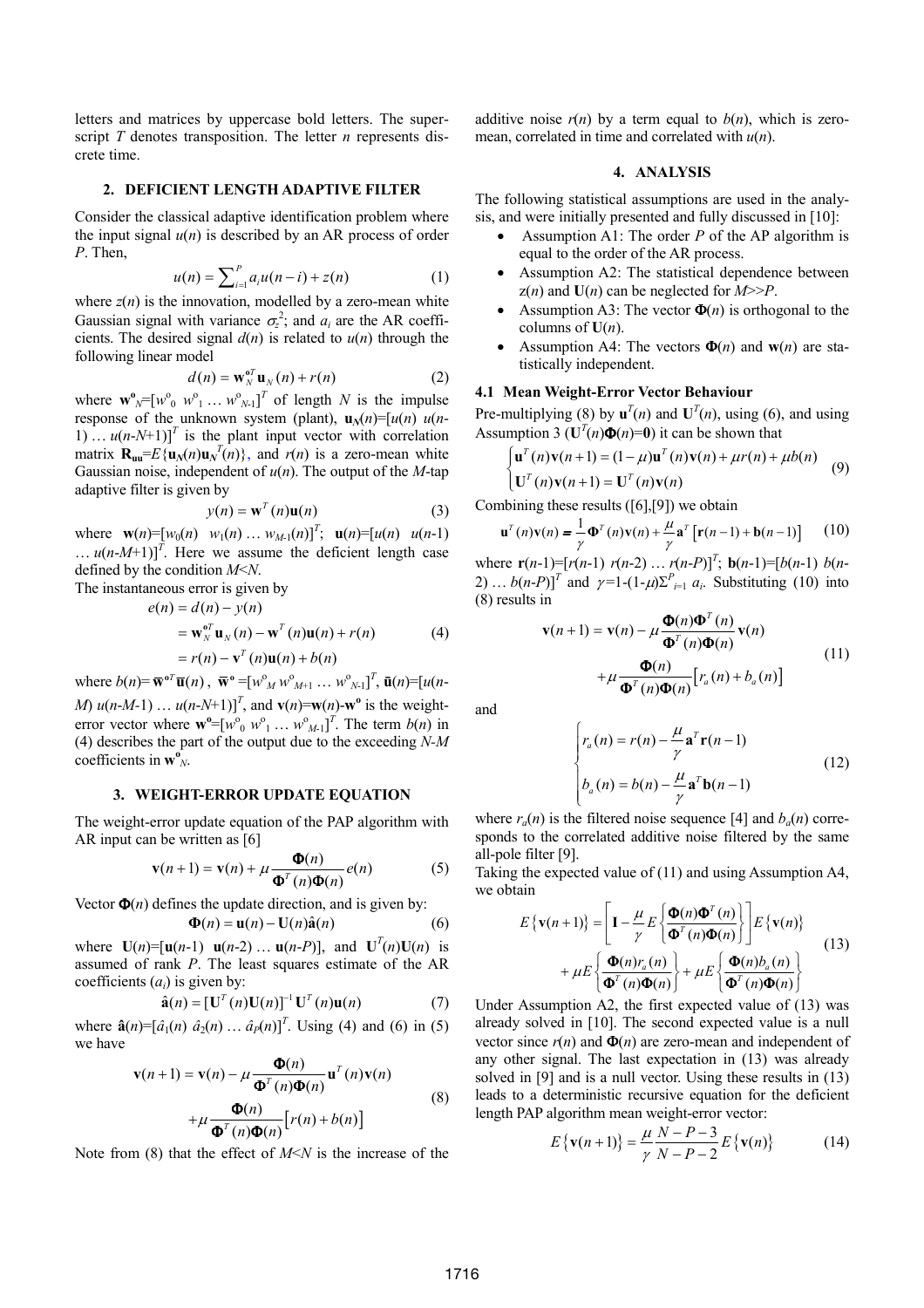Assuming convergence, the steady-state mean weight-error vector can be obtained from (14), resulting in

$$
\lim_{n \to \infty} E\left\{ \mathbf{v}(n) \right\} = \mathbf{0} \tag{15}
$$

Eq. (15) shows that the mean weights of the deficient length PAP algorithm converge to the actual first M plant coefficients even in the correlated case.

### 4.2 Mean-Square Error Behaviour

Squaring (4) and taking the expected value leads, after some algebraic manipulation, to

$$
E\{e^{2}(n)\} = \left(1 + \frac{\mu^{2}}{\gamma^{2}}\left(\mathbf{a}^{T}\mathbf{a} + \sigma_{z}^{2}tr\left\{E\left\{[\mathbf{U}^{T}(n)\mathbf{U}(n)]^{-1}\right\}\right\}\right)\right)\sigma_{r}^{2}
$$
  
+ 
$$
E\{b_{a}^{2}(n)\} + tr\left[\mathbf{R}_{\phi\phi}\mathbf{K}(n)\right]
$$

where  $\mathbf{K}(n) = E\{\mathbf{v}(n)\mathbf{v}^{T}(n)\}\$ is the weight-error correlation matrix. In determining (16), it was assumed that the algorithm has sufficient order (equal to P). Thus,  $\hat{a}(n) \cong a$  was used.

The first term in (16) is a function of the input statistics. The second and third terms need to be determined. Squaring the second equation in (12) and using  $\bar{u}(n) = \bar{U}(n)a + \bar{z}(n)$  leads to

$$
E\left\{b_a^2(n)\right\} = \left(1 - 2\frac{\mu}{\gamma} + \frac{\mu^2}{\gamma^2}\right) \overline{\mathbf{w}}^{\,\text{of}} \mathbf{R}_{\overline{\mathbf{u}} \overline{\mathbf{w}}}^{\,\text{o}}
$$
  
+ 
$$
\frac{\mu}{\gamma} \left(2 - \frac{\mu}{\gamma}\right) \overline{\mathbf{w}}^{\,\text{of}} \mathbf{R}_{\overline{\mathbf{u}} \overline{\mathbf{w}}}^{\,\text{o}} - \frac{\mu^2}{\gamma^2} \overline{\mathbf{w}}^{\,\text{of}} \mathbf{R}_{\overline{\mathbf{z}} \overline{\mathbf{w}}}^{\,\text{o}} + \frac{\mu^2}{\gamma^2} \sigma_z^2 \overline{\mathbf{w}}^{\,\text{of}} \overline{\mathbf{w}}^{\,\text{o}} \tag{17}
$$

Substituting (17) into (16), results in

$$
E\left\{e^{2}(n)\right\} = \left(1 + \frac{\mu^{2}}{\gamma^{2}}\left(\mathbf{a}^{T}\mathbf{a} + \sigma_{z}^{2}tr\left\{E\left[\left(\mathbf{U}^{T}\left(n\right)\mathbf{U}\left(n\right)\right]^{-1}\right\}\right]\right)\right)\sigma_{r}^{2} + \sigma_{\Phi}^{2}tr\left[\mathbf{K}(n)\right] + \left(1 - 2\frac{\mu}{\gamma} + \frac{\mu^{2}}{\gamma^{2}}\right)\overline{\mathbf{w}}^{0T}\mathbf{R}_{\overline{\mathbf{u}}\overline{\mathbf{w}}^{0}}\mathbf{w}^{0} + \frac{\mu}{\gamma}\left(2 - \frac{\mu}{\gamma}\right)\overline{\mathbf{w}}^{0T}\mathbf{R}_{\overline{\mathbf{u}}\overline{\mathbf{w}}^{0}} - \frac{\mu^{2}}{\gamma^{2}}\overline{\mathbf{w}}^{0T}\mathbf{R}_{\overline{\mathbf{z}}\overline{\mathbf{u}}^{0}} + \frac{\mu^{2}}{\gamma^{2}}\sigma_{z}^{2}\overline{\mathbf{w}}^{0T}\overline{\mathbf{w}}^{0}
$$
\n(18)

The weight-error correlation matrix for the deficient length case can be obtained as done in [6] and [10]. Postmultiplying by its transpose, taking its expected value and applying the statistical assumptions A1-A4 yields, after calculations

$$
\mathbf{K}(n+1) = \mathbf{K}(n) - \frac{\mu}{\gamma} \frac{2}{(G-2)} \mathbf{K}(n) \n+ \frac{\mu^2}{\gamma^2} \frac{1}{M(G+2)} tr \{ \mathbf{K}(n) \} \mathbf{I} \n+ \frac{\mu^2}{\gamma^2} \frac{M-G}{GM(G+2)} E \{ \mathbf{v}^T(n) \} E \{ \mathbf{v}(n) \} \mathbf{I} \n+ \mu^2 \frac{\sigma_r^2}{\sigma_{\phi}^2 (G-2)(G-4)} \n\times \left( 1 + \frac{\alpha^2}{\gamma^2} \mathbf{a}^T \mathbf{a} + \sigma_z^2 tr \{ E \{ [\mathbf{U}^T(n) \mathbf{U}(n)]^{-1} \} \} \right) \mathbf{I} \quad (19) \n+ \mu^2 E \left\{ \frac{b_a^2(n) \Phi(n) \Phi^T(n)}{[\Phi^T(n) \Phi(n)]^2} \right\}
$$

The last expected value in (19) can be approximated by

$$
E\left\{\frac{b_a^2(n)\Phi(n)\Phi^T(n)}{\left[\Phi^T(n)\Phi(n)\right]^2}\right\}
$$
\n
$$
= E\left\{b_a^2(n)\right\} E\left\{\left[\Phi^T(n)\Phi(n)\right]^2\right\} E\left\{\Phi(n)\Phi^T(n)\right\}
$$
\n(20)

The second and third expect values in the right hand side of (20) were already solved in [10]. Thus, equation (19) can be written as

$$
\mathbf{K}(n+1) = \mathbf{K}(n) - \frac{\mu}{\gamma} \frac{2}{(G-2)} \mathbf{K}(n)
$$
  
+ 
$$
\frac{\mu^2}{\gamma^2} \frac{1}{M(G+2)} tr \{ \mathbf{K}(n) \} \mathbf{I}
$$
  
+ 
$$
\frac{\mu^2}{\gamma^2} \frac{M-G}{GM(G+2)} E \{ \mathbf{v}^T(n) \} E \{ \mathbf{v}(n) \} \mathbf{I}
$$
  
+ 
$$
\mu^2 \frac{\sigma_r^2}{\sigma_{\phi}^2 (G-2)(G-4)}
$$
  

$$
\times \left( 1 + \frac{\alpha^2}{\gamma^2} \mathbf{a}^T \mathbf{a} + \sigma_z^2 tr \{ E \{ [\mathbf{U}^T(n) \mathbf{U}(n)]^{-1} \} \} \right) \mathbf{I}
$$
(21)  
+ 
$$
\mu^2 \left[ \left( 1 - \frac{\mu}{\gamma} \right)^2 \overline{\mathbf{w}}^{\sigma T} \mathbf{R}_{\overline{\mathbf{u}} \overline{\mathbf{u}}} \overline{\mathbf{w}}^{\sigma} + \frac{\mu}{\gamma} \left( 2 - \frac{\mu}{\gamma} \right) \overline{\mathbf{w}}^{\sigma T} \mathbf{R}_{\overline{\mathbf{u}} \overline{\mathbf{v}}} \overline{\mathbf{w}}^{\sigma} \right]
$$
  
+ 
$$
\mu^2 \left[ \frac{\mu^2}{\gamma^2} \overline{\mathbf{w}}^{\sigma T} \mathbf{R}_{\overline{\mathbf{u}}} \overline{\mathbf{w}}^{\sigma} + \frac{\mu^2}{\gamma^2} \sigma_z^2 \overline{\mathbf{w}}^{\sigma T} \overline{\mathbf{w}}^{\sigma}
$$
  

$$
\times \frac{M}{\sigma_z^2 G(G-2)(G-4)} \mathbf{I}
$$

Elements of the cross-correlation matrices  $\mathbf{R}_{\overline{w}}$  and  $\mathbf{R}_{\overline{w}}$  can be defined by the deterministic equation

$$
r_{zu} = \begin{cases} 0 & \text{to} \quad l < c \\ \sigma_z^2 r(l-c) & \text{to} \quad l \ge c \end{cases}
$$
 (22)

where *l* is the row number, *c* the column number and  $r(m)$  is obtained through the following recursive equation (assuming  $r(0)=1$ )

$$
r(m) = \sum_{k=1}^{m} a_k r(m-k)
$$
 (23)

Details of the derivation of (23) are omitted due to the lack of space.

#### 5. SIMULATION RESULTS

This section presents simulation results to verify the accuracy of the analytical models given by equations (14), (18) and (21). In all cases, matrix  $E\{[\mathbf{U}^{T}(n)\mathbf{U}(n)]^{-1}\}\)$  has been numerically estimated using the input process samples. However, its contribution is usually not significant and can be disregarded.

The following parameters have been used in all presented examples:  $\sigma_{\phi}^2 = 1$ ;  $\sigma_r^2 = 10^{-6}$  (additive noise power); the plant to be identified is an acoustical impulse response, measured in a typical office, originally sampled at 8 kHz  $(N=1000)$ [11], but resampled here to  $2kHz$  ( $N=125$ ) in order to fasten simulations (Fig. 1). All the other parameters are informed in the respective figure.

Fig. 2 shows the mean weight behaviour for coefficients 10, 20 and 30 assuming  $M=40$  coefficients, an AR(1) input signal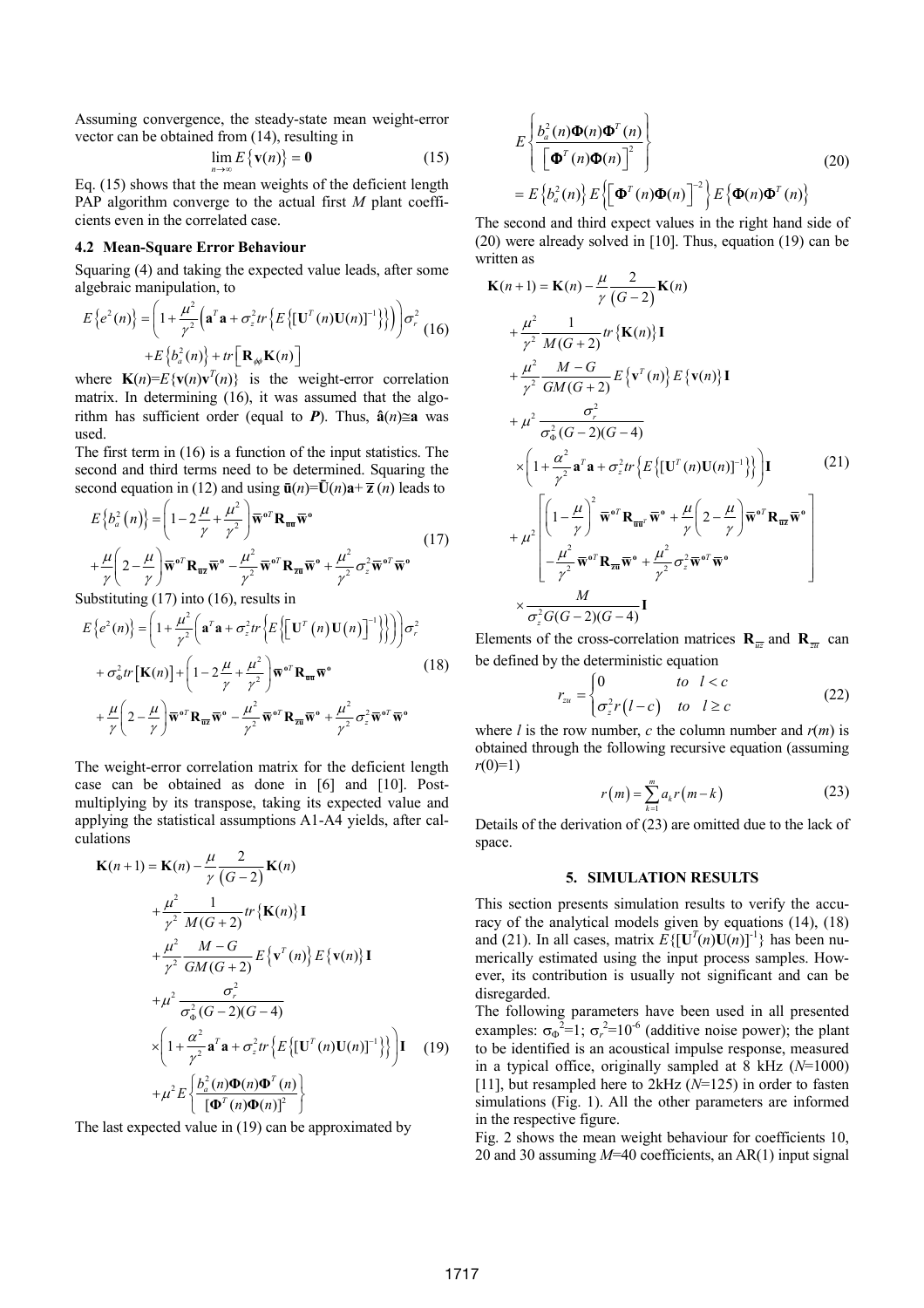$(u(n)=0.9u(n-1)+z(n))$  and  $\mu=0.6$ . Figs. 3 and 4 show results for the mean square error for the same input signal as in Fig. 2 but with step-sizes  $\mu=0.6$  and 0.8. The evolution of the MSE is presented for different adaptive filter lengths  $(M=40,$ 60 and 80). Fig 5 shows the MSE results for an AR(8) input signal and for M=40, 60 and 80. Excellent agreement between simulations (400 runs) and theory can be verified in steady-state conditions.



Figure 1 – Impulse response of the plant. Obtained from [11] and resampled to 2 kHz.



Figure 2 – Mean weight behaviour for weights indexes 10, 20 and 30.  $\mu$ =0.6, *M*=40 and AR(1) input signals.



Figure 3 – MSE: Comparisons between Monte Carlo simulations (ragged lines) and proposed analytical model (continuous lines).



Figure 4 – MSE: Comparisons between Monte Carlo simulations (ragged line) and proposed analytical model (continuous lines).



Figure 5 – MSE: Comparisons between Monte Carlo simulations and analytical model proposed.